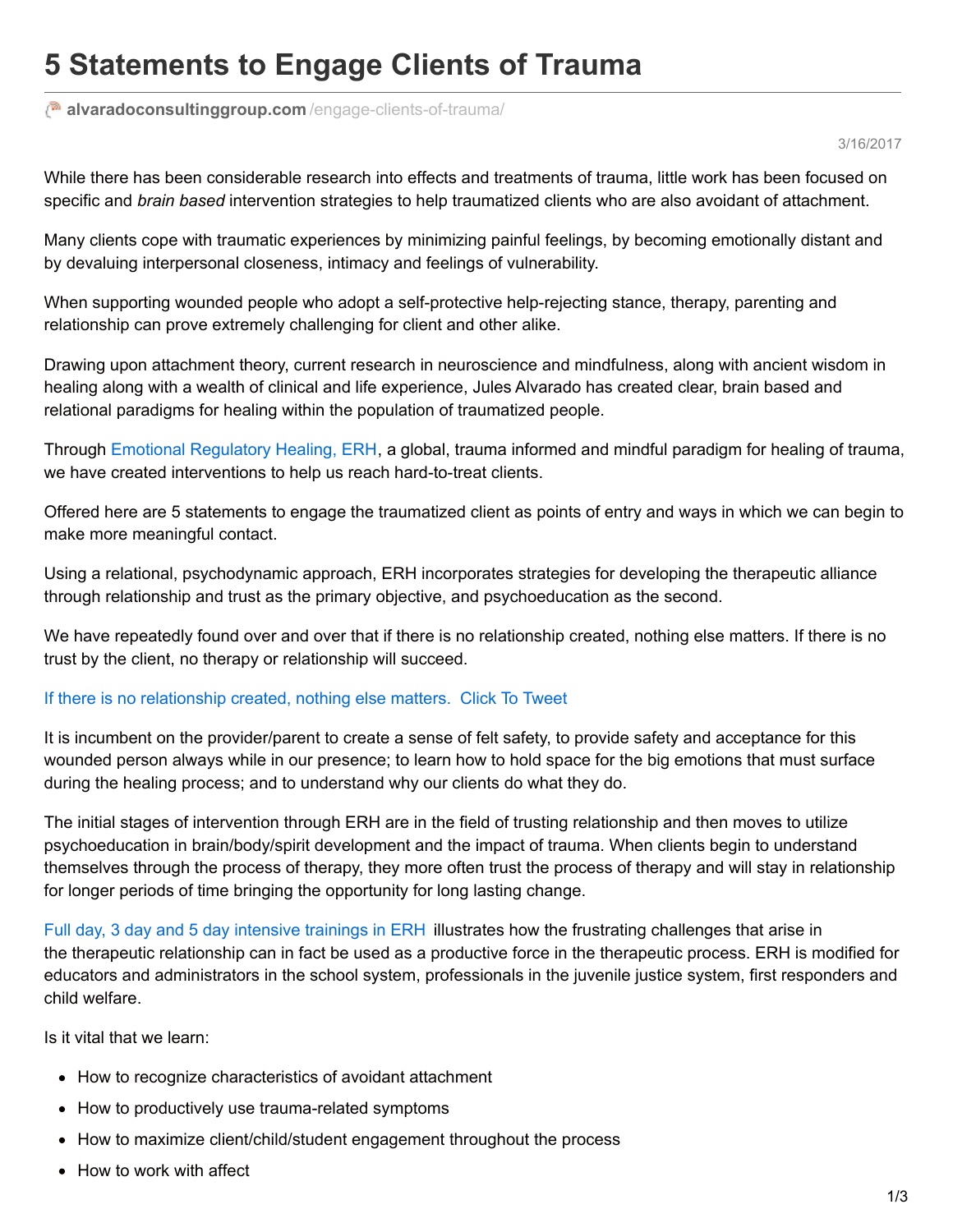- How to recognize and utilize client/child/student transference
- How to effectively manage and use therapist counter-transference
- How to plan for the termination phase of treatment

*And, a trauma informed person can effectively use these 5 statements to begin the psychoeducation phase of our work:*

1: The more advanced part of your brain can neutralize the fear/anxiety caused by the more primitive part of your brain. This is what we will teach you in therapy.

2: Your brain is not hardwired; It is soft wired and we can change it so that you no longer suffer from extreme anxiety and fear. This is what we will teach you in therapy.

3: You may feel like this change is too hard, and you are not ready to trust me. That is ok. *You do not have to feel ready in order for your brain to change, you just have to do it*. Don't wait to feel ready. We will teach you what you can do to begin to change your brain in therapy.

4: Rewiring the brain to change bad habits/thoughts/feelings in to good ones requires that we endure the confusing experience of feeling worse before we feel better. To feel better on a regular basis we must ride through the brief period of feeling worse. This is for you, we will move at your pace in therapy.

5: Emotional Regulation requires Attachment, cognitive capacity, affect regulation, felt sense of safety, mental and physical health. Together we work toward each of these. You are not alone.

We teach the client that *The Brain is the Boss of Behavior; Change the Brain~Change Behavior*. We teach the client how to begin to change their brain, to empower them through both relationship and education, and to give them a sense of self efficacy, self reliance in a healthy way. Download a PDF guide for Brain Based, [psychoeducation](https://alvaradoconsultinggroup.com/wp-content/uploads/2017/03/Brain-Based-Therapies-Handout.pdf) for clients of trauma

## **Everything that we do at the Alvarado Group is directed at brain based interventions which mitigate the negative impact of trauma and loss.**

ERH integrates core principals of neurodevelopment, grief, trauma, attachment and learning theories with mindful healing into a comprehensive approach for the client of trauma and loss, providers and the broader community.

ERH is a scientifically grounded, mindfully based and trauma informed paradigm directed at the improvement of organizational, social, emotional and behavioral life. **ERH is an an integration of the most recent research in neuroscience and ancient paradigms in healing of mind, body and spirit.**

Emotions are valuable signals that allow for our survival and help us thrive. However, when those emotions become dysregulated, our rational self goes off-line rendering impulsive decisions, illogical thinking and outcomes that leave individuals, families and entire organizations dysfunctional.

ERH teaches us simple ways to regain regulation during times of stress and to assist others in doing the **same.** When we can integrate our emotional and rational self wisely and manage them under pressure we tend to make more effective decisions, connect well with others, remain capable as leaders and parents, and follow our purpose in life, love, family and relationships.

ERH calls for a deep understanding of the impact of trauma to the body, mind and spirit and offers both **explicit interventions with clients and implicit support in the environment toward regulation, and then**